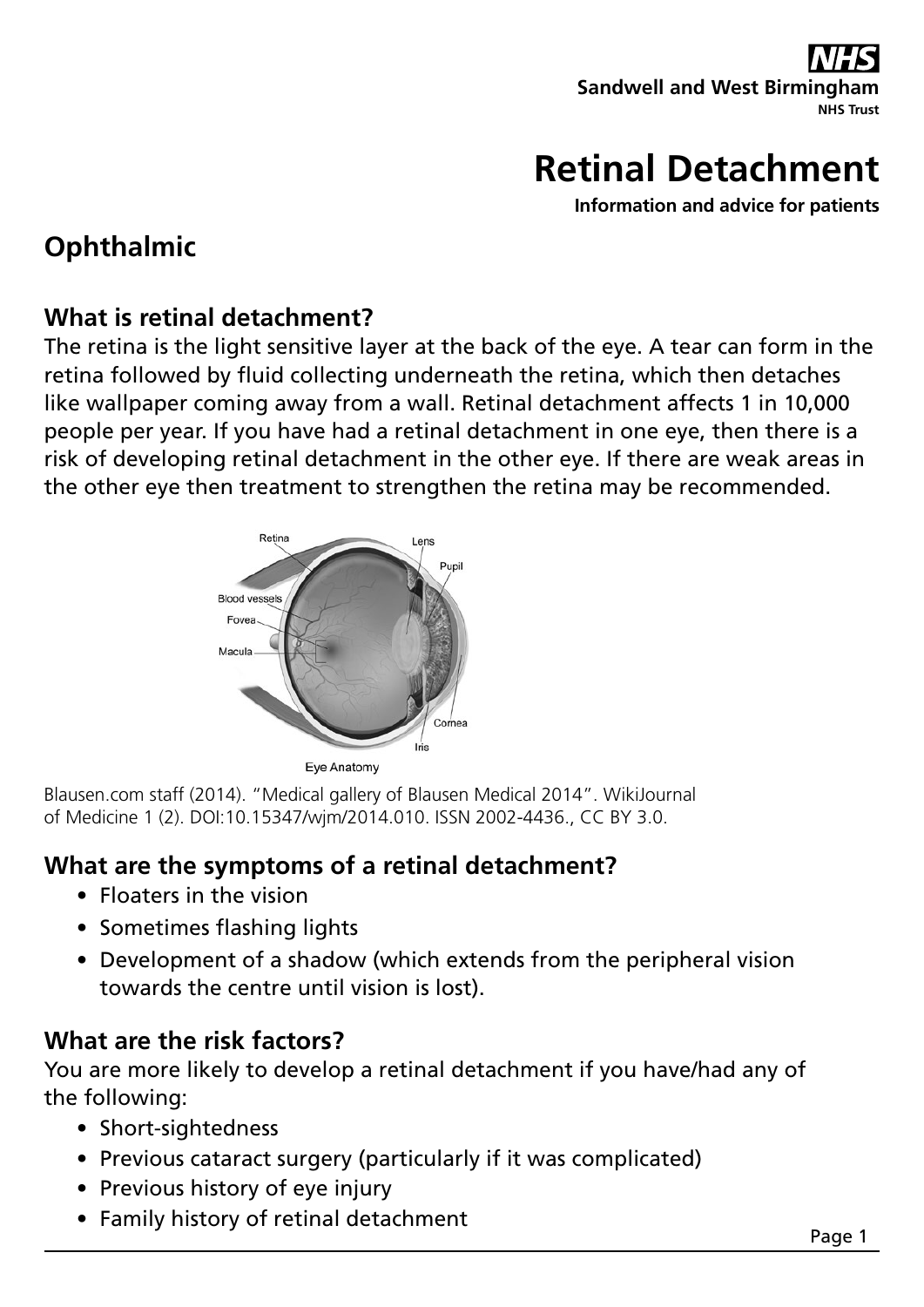## **Sandwell and West Birming NHS Trust**

# **Retinal Detachment**

**Information and advice for patients**

## **Ophthalmic**

### **How can it be treated?**

Surgery is usually required and successful in reattaching the retina with one operation in 85% of patients. There are 2 ways of treating retinal detachments which depends on the features of the retinal detachment and age of the patient:

**EXTERNAL:** Scleral buckling surgery combined with cryotherapy

**INTERNAL:** Vitrectomy combined with cryotherapy/endolaser and gas or oil injection

#### **Scleral Buckling surgery**

This technique reattaches the retina using a technique on the outside of the eye. The retinal tear is treated with cryotherapy (freezing) to seal it, and a piece of silicone rubber (the buckle) is stitched to the surface of the eye (the sclera) overlying the retinal tear. This produces indentation of the wall of the eye, closing the tear. The buckle does not usually have to be removed. This technique is usually performed on younger patients.

#### **Vitrectomy surgery**

A vitrectomy is an operation within the eye to remove the vitreous jelly. This is combined with drainage of fluid from underneath the retina, and then the tear on the retina is sealed by cryotherapy or laser treatment. The retina is then held in place by a gas bubble or oil bubble. This gas bubble is absorbed naturally over 2 to 8 weeks after surgery depending on the type of gas used. Patients must not fly while they have a gas bubble in the eye. If an oil bubble is used in surgery then it has to be surgically removed at a later date. While a gas or oil bubble is in the eye the vision will be impaired.

### **What is it like to have a gas bubble in the eye?**

Vision is blurred if there is a gas bubble in the eye, a bit like having your eyes open under water. As the gas bubble gets smaller patients notice its edge as a wobbly line in the upper field of vision. This will then drop across the field of vision, the bubble is then seen as a round blob before it disappears.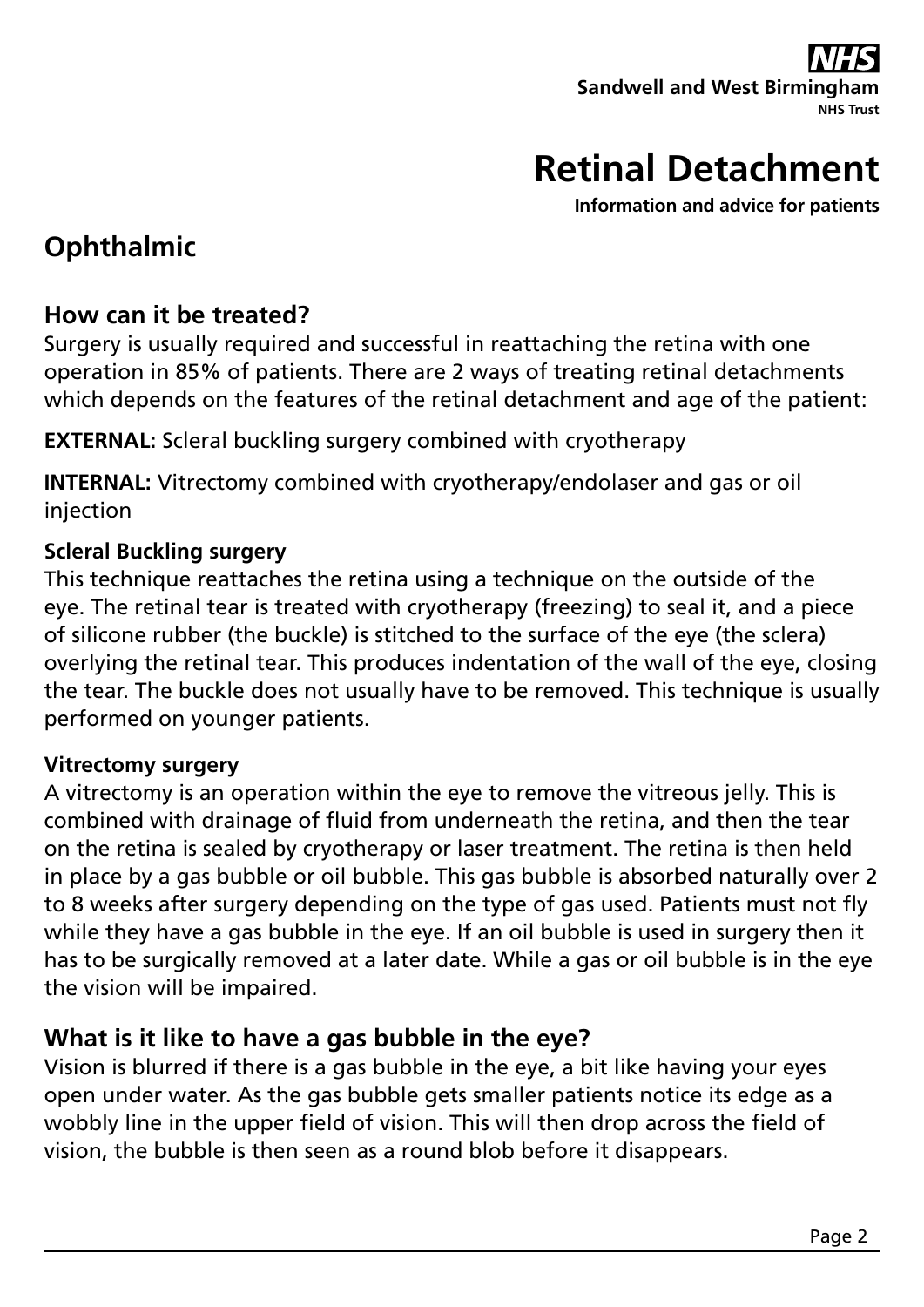**Sandwell and West Birming NHS Trust**

# **Retinal Detachment**

**Information and advice for patients**

## **Ophthalmic**

### **Why do I have to posture with a gas bubble?**

The gas bubble is used to support the retinal break while the laser or cryotherapy forms a scar, which takes 7-14 days. To make sure that the bubble is pressing on the retinal tear, you will be asked to position your head so that the tear is uppermost. The best position to treat your detachment will be discussed with you after surgery. You do not need to be in position continuously: we recommend 45 minutes in the hour, for 7 days.

### **Will my vision get back to normal?**

It is important to appreciate that there are 2 parts to vision: central (reading) and peripheral vision. Peripheral vision tends to return to normal after successful retinal detachment surgery. Central vision returns depends on whether or not the central part of the retina, the macula, was detached prior to surgery (a "macula–off" detachment), and duration of macular detachment. If the macula was attached prior to surgery (a "macular-on" detachment) the prognosis is good and central vision should return to normal. If the macula was detached prior to surgery then it is unlikely that it will return to normal. The longer the macula is detached prior to surgery the less visual improvement can be expected.

### **When will I have my surgery if I have been diagnosed with a "macularon" retinal detachment?**

We aim to operate within 24 hours if this is a sudden "macular-on" retinal detachment. If the retinal detachment has been present for a long period of time, the timing of the surgery will be based on the clinician decision.

### **When will I have my surgery if I have been diagnosed with a "macularoff" retinal detachment?**

We aim to operate within 7-10 days. If the retinal detachment has been present for a long period of time, the timing of the surgery will be based on the clinician's decision.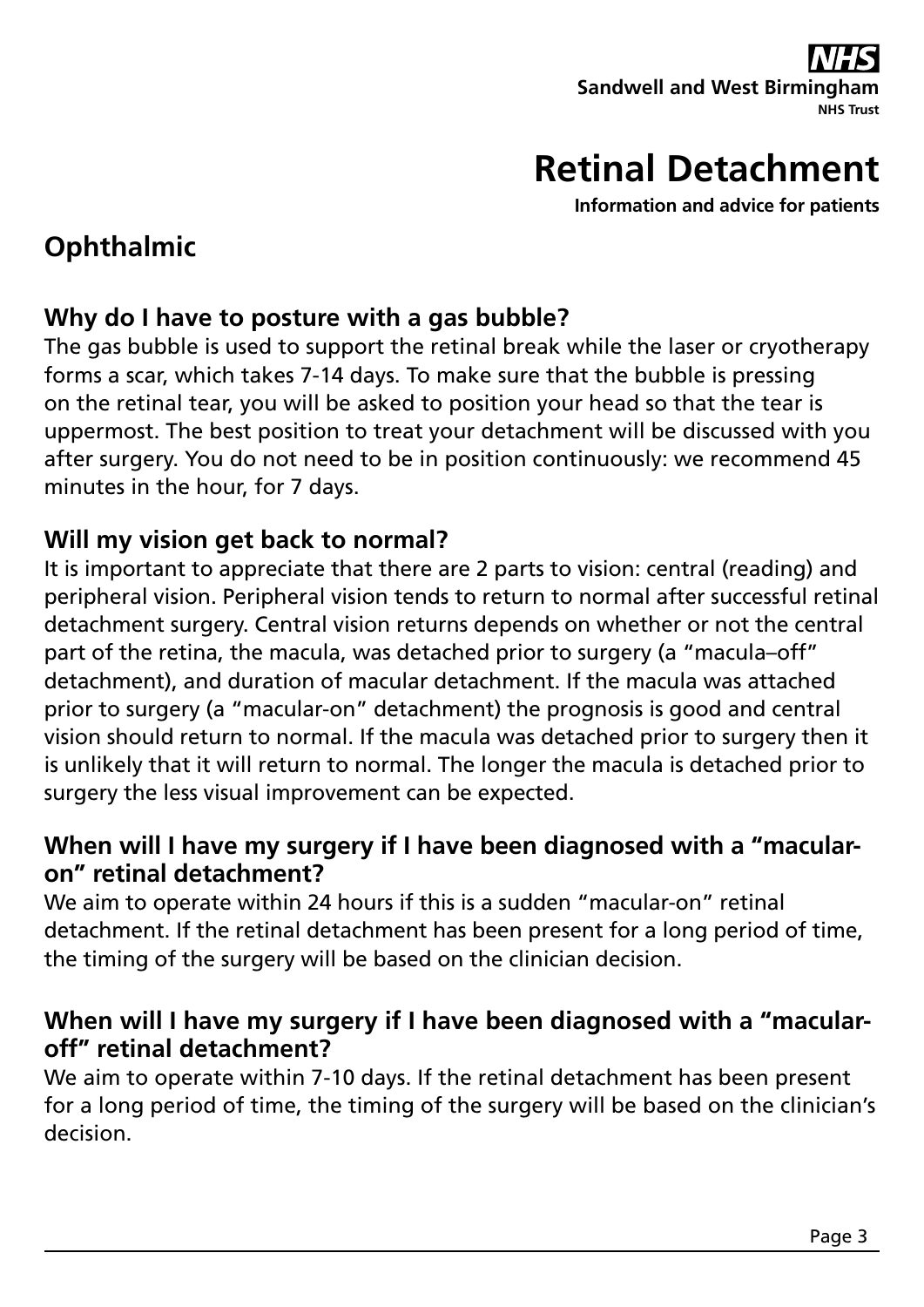# **Sandwell and West Birmin**

**NHS Trust**

# **Retinal Detachment**

**Information and advice for patients**

## **Ophthalmic**

### **How will I feel after retinal detachment surgery?**

Vision will be blurred until the gas bubble has gone. Flying or driving is not possible while the gas bubble is present. The eye will be uncomfortable and scratchy for the first few days. Avoid strenuous activity for the first few weeks. Working is not recommended if positioning is required in the first week. Swimming is not recommended until 4 weeks or so after surgery.

### **How do I maintain a face-down position?**

You can maintain this position by lying on the bed with pillows for support. Pillows should be placed under the hips and ankles or special wedges can be purchased if longer periods of positioning are required. You may prefer to sit at a table and use pillows for support. Posturing tables can be rented from internet sites, search for "macular hole posture support".

### **How much time off work will I need?**

Most people will need at least 2 to 4 weeks off work after surgery. The amount of time will depend on the type of work that you do.

### **Will my eye be sore following surgery?**

It is normal to experience some discomfort and red eye after surgery but, this usually is relieved with simple painkillers.

### **How soon will I see after surgery?**

Vision in the operated eye will usually be very blurred for the first few weeks but will slowly improve. The final visual result may take several weeks or months and you may require new glasses.

### **How long before I can wash my hair?**

You are able to wash your hair but avoid getting any water or shampoo/ conditioner into the eyes. To prevent this from happening; face away from the water stream, keep your head tilted back and eyes closed whilst rinsing.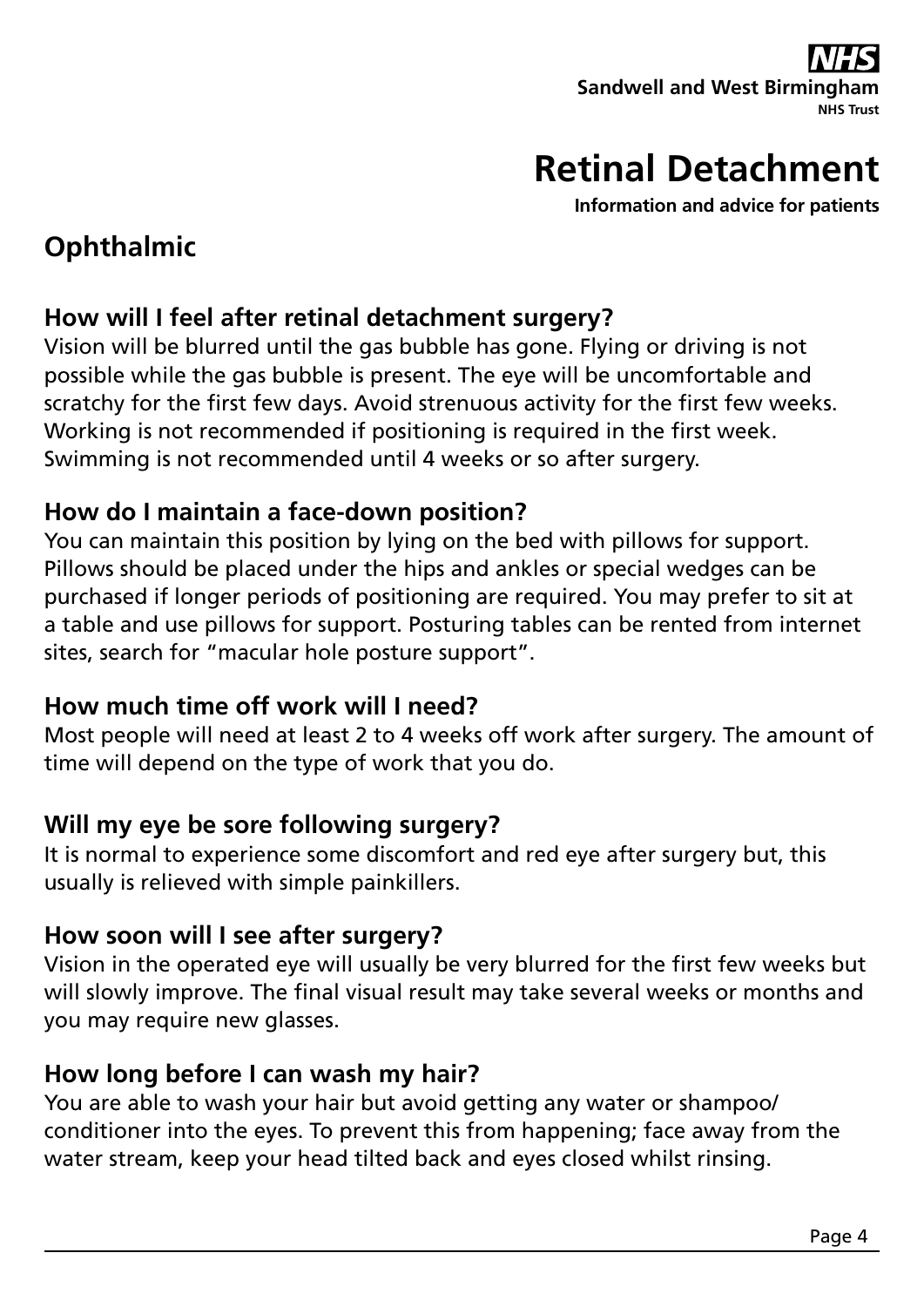### **Sandwell and West Birmin NHS Trust**

# **Retinal Detachment**

**Information and advice for patients**

## **Ophthalmic**

### **When can I wear make-up again following surgery?**

Avoid eye make-up for 2 weeks following surgery.

### **When can I drive after surgery?**

We advise you not to drive for two weeks after the surgery. If gas has been injected in your eye, you will not be able to drive for about six to eight weeks depending on the type of gas. It is best to check with your doctor before you start to drive again.

### **If I am using other drops such as lubricating or anti-glaucoma drops, will it interfere with the post-operative drops?**

No. If your doctor has prescribed other drops prior to your surgery, you should continue to use them unless advised differently.

### **What if something happens after surgery before my follow up appointments?**

If you experience any worsening of your vision, redness or pain after the surgery, please report to our eye casualty service at the Birmingham Midlands Eye Centre for advice.

**Telephone:** 0121 507 4440 option 1

**Monday-Friday:** 9am – 7pm

**Saturday:** 9am – 7pm

**Sunday:** 9am – 6pm

At other times, please contact your local A&E department.

If you have not been contacted for your date for surgery after 1 week from your initial visit to the hospital with your retinal detachment, please contact the following number: 0121 507 4067 (Monday to Friday 10am - 4pm).